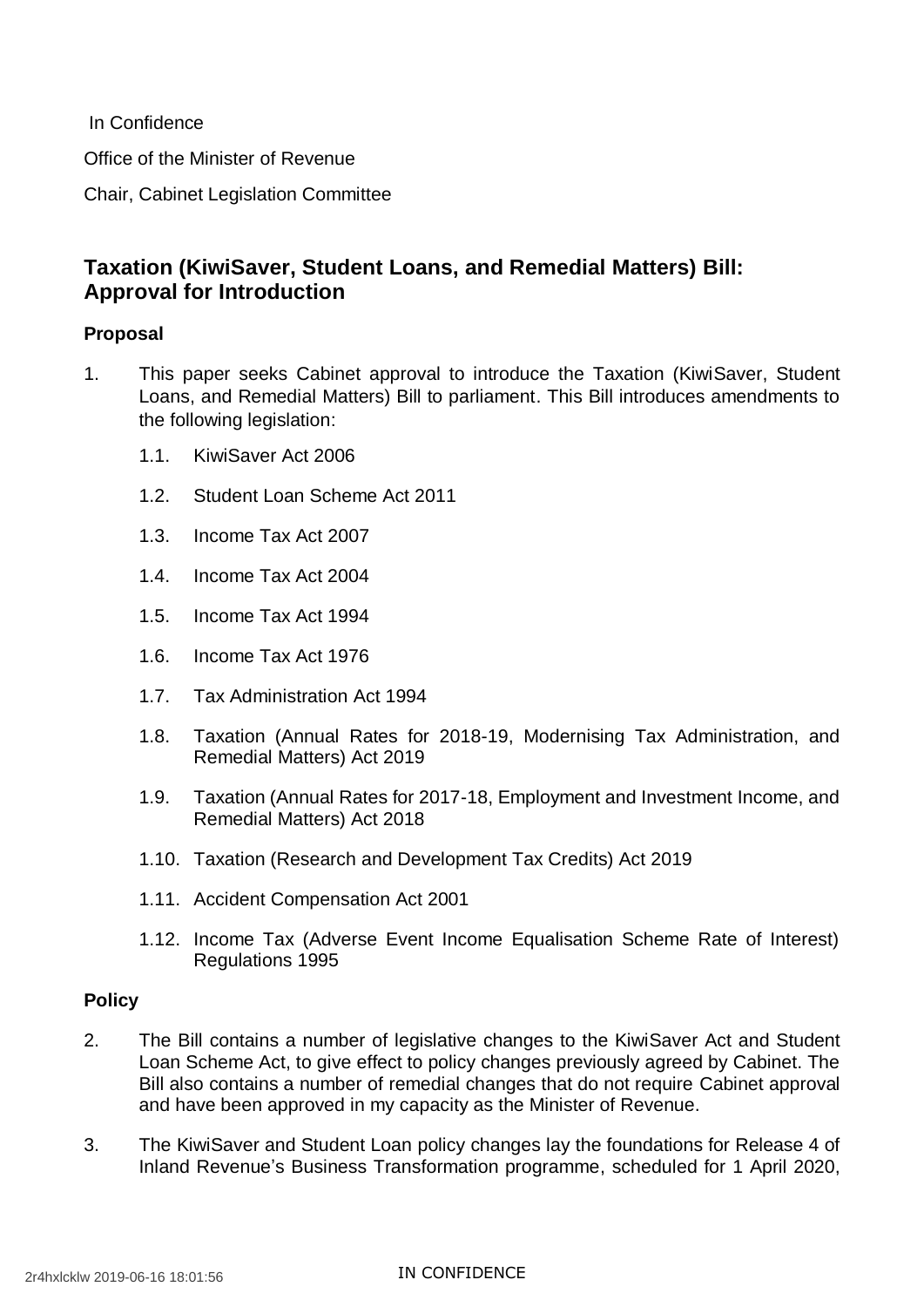and enhance the administration of these schemes. The changes would ensure that New Zealanders receive the correct entitlements and find it easier to meet their obligations, in a timelier manner.

## **Policy items requiring Cabinet approval**

- 4. Cabinet previously agreed to reduce the period within which a KiwiSaver scheme provider must provide member information and transfer funds to a new provider upon a member changing schemes from 35 days to 10 days [DEV-19-MIN-0038.01 and CAB-19-MIN-0109 refer]. Approval is now sought to specify that the reduced 10-day period would only apply to working days rather than calendar days.
- 5. The existing 35-day transfer period relates to calendar not working days and in practice only applies to non-default KiwiSaver scheme providers, as the transfer period that applies to default scheme providers is regulated. Default scheme providers' Instruments of Appointment specify that they must fulfil transfer requirements within a period of 10 working days. The rationale for reducing the legislatively mandated transfer period for non-default scheme providers was to align transfer timeframes across all KiwiSaver scheme providers. Therefore, to ensure that the timeframe for default and non-default scheme providers is consistent, it is proposed that the legislatively mandated transfer time should be "10 working days" as opposed to the "10 days" that was previously agreed to by Cabinet.

### **Policy items with prior Cabinet approval**

- 6. The Bill contains legislative changes to give effect to a number of policy changes that have prior cabinet approval.
- 7. There are eight KiwiSaver changes with prior Cabinet approval [DEV-19-MIN-0038.01 and CAB-19-MIN-0109]. These changes require amending the KiwiSaver Act 2006, to apply from 1 April 2020, to take effect at the same time as Business Transformation Release 4. These changes are as follows:
	- 7.1. Allowing Inland Revenue to use Crown funds to pass employer contribution amounts to KiwiSaver scheme providers, before the contribution amount is received by Inland Revenue.
	- 7.2. Calculating interest on employer and employee contributions held by Inland Revenue from a member's pay day as reported by their employer.
	- 7.3. Reducing the KiwiSaver provisional period from three months to two months.
	- 7.4. Reducing the period that Inland Revenue must hold initial KiwiSaver employee and employer contributions from three months to two months.
	- 7.5. Allowing KiwiSaver members to change contribution rates through their scheme provider or Inland Revenue (rather than only through their employer).
	- 7.6. Removing the three-month grace period, for people who were invalidly enrolled in KiwiSaver, to gain New Zealand residence.
	- 7.7. Requiring employers to provide information to Inland Revenue on the:

#### IN CONFIDENCE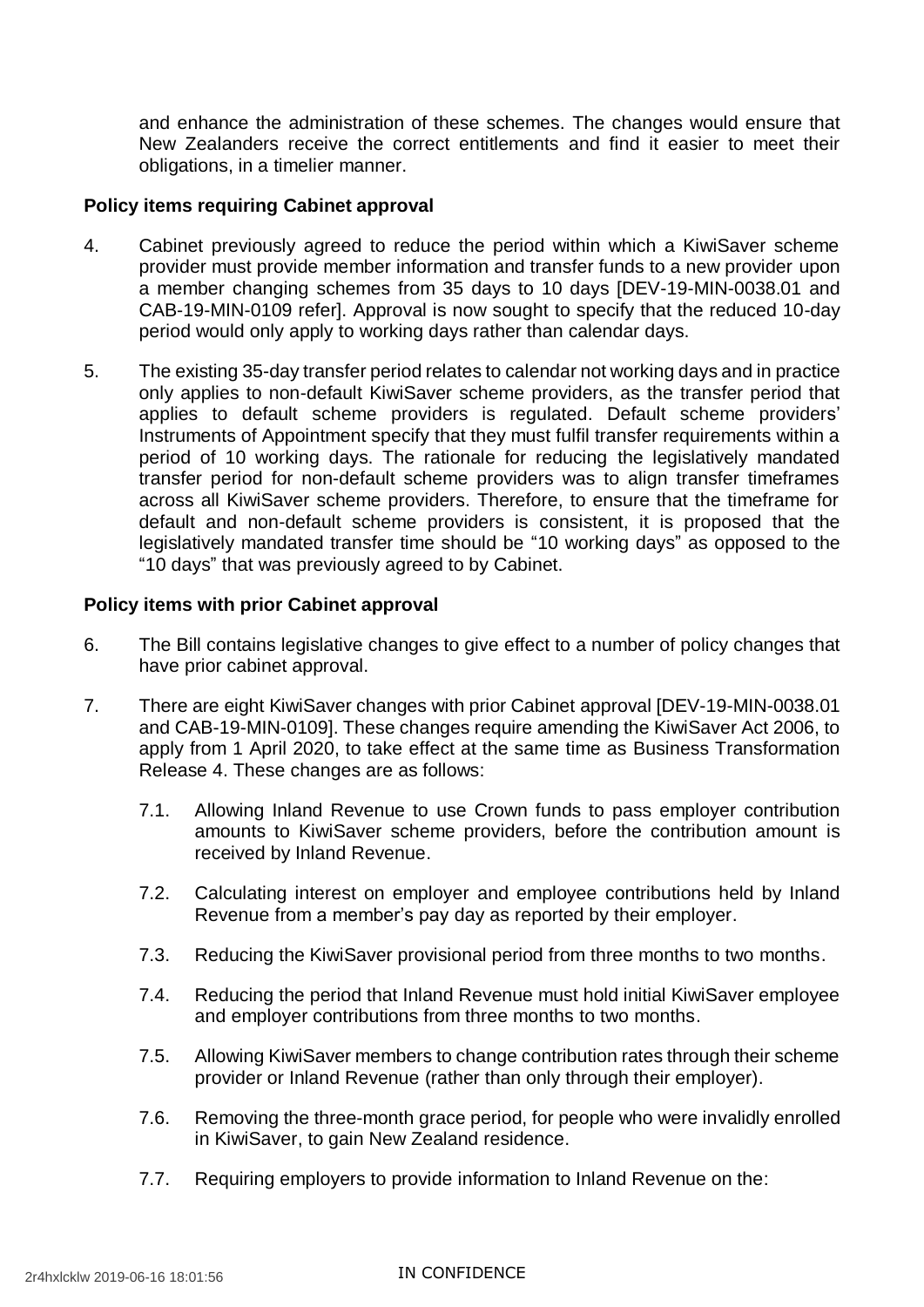- 7.7.1. income on which contributions are calculated; and
- 7.7.2. the employees employer superannuation contribution tax (ESCT) rate.
- 8. The Bill also contains five student loan policy changes with prior approval [SWC-19- MIN-0014 and CAB-19-MIN-0085 refers]. These changes require amendments to the Student Loan Scheme Act 2011, to apply from 1 April 2020 to take effect at the same time as Business Transformation Release 4. These changes will:
	- 8.1. limit the changes in a borrower's repayment obligations prior to 1 April 2013 to changes in residency status, where fraud is involved, or where a tax return has not been filed and it is cost effective to make changes. The Bill also proposes an exception to allow the Commissioner to correct the position of any borrower made worse off as a result of this change;
	- 8.2. rename the student loan repayment holiday to student loan temporary repayment suspension;
	- 8.3. give Inland Revenue the ability to write-off student loans taken out before 2000, in cases where borrowers have been able to prove that they did not take out the loan;
	- 8.4. allow Inland Revenue to notify a borrower's employer when the borrower's loan is close to being fully repaid; and
	- 8.5. treat overseas-based borrowers with serious illnesses or disabilities as New Zealand-based.
- 9. The Bill also contains legislative changes to extend the refundability of Research and Development tax credits, as previously agreed by Cabinet [DEV-19-MIN-0119 and CAB-19-MIN-0240 refer]. These changes will make tax credits more broadly refundable from the 2020/21 income year.
- 10. The Bill grants overseas donee status to four charities as previously agreed by Cabinet [DEV-19-MIN-0055 and CAB-19-MIN-0142 refer]. The charities are:
	- 10.1. Little Brother and Sisters International.
	- 10.2. Partners Relief and Development New Zealand.
	- 10.3. Project Moroto.
	- 10.4. UN Women National Committee Aotearoa New Zealand Incorporated.

#### **Items not requiring Cabinet approval (approved by the Minister of Revenue)**

11. The Bill includes a range of remedial amendments. The changes described cover a range of issues and typically ensure the relevant tax laws are consistent with their policy intent. The changes are not significant in nature, and do not have any revenue or other fiscal effect. Because of the nature of the changes, Cabinet does not need to confirm these changes – they are approved in my capacity as Minister of Revenue.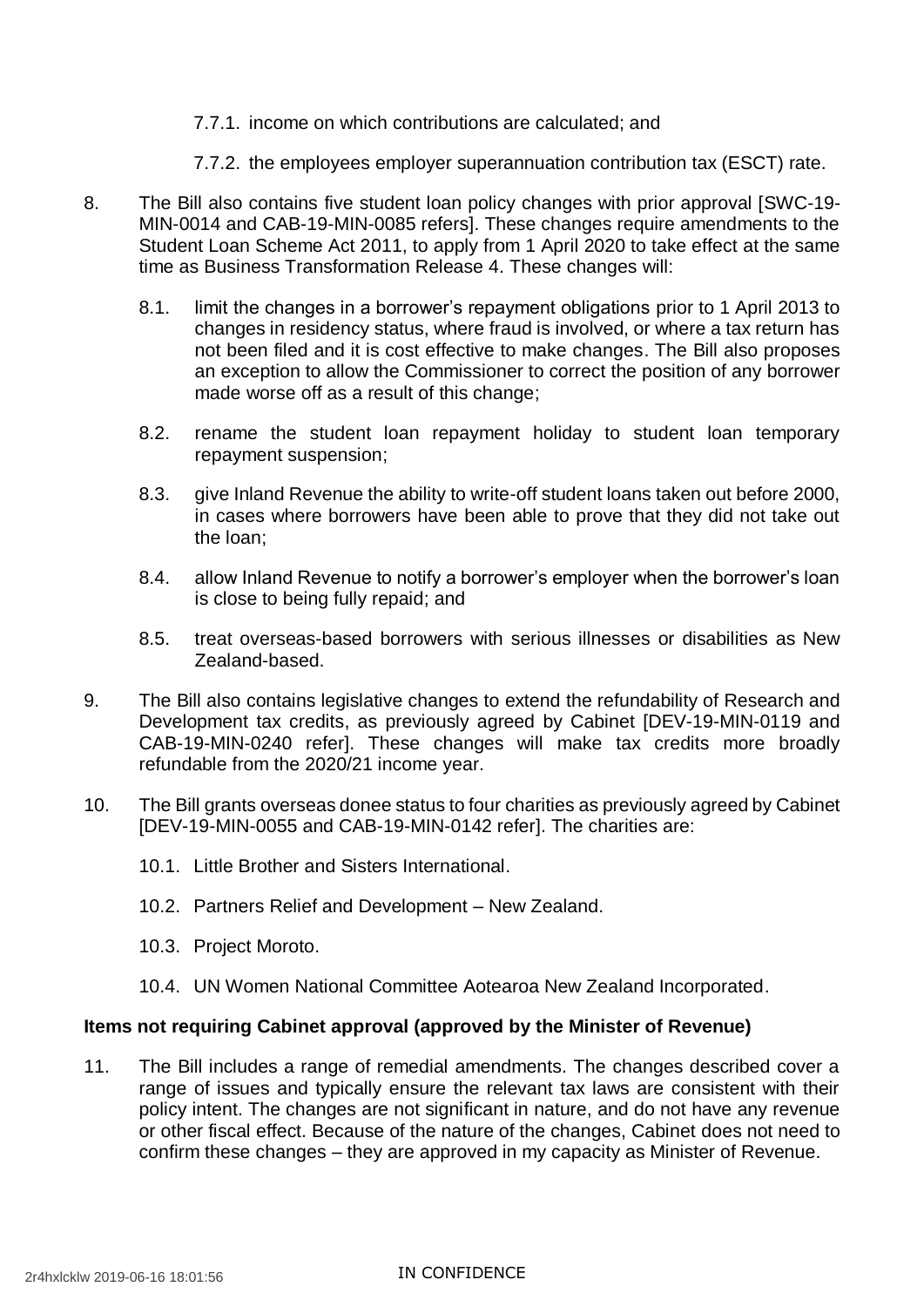## *Main home exclusion for bright-line test*

12. The main home exclusion for the bright-line test requires that a person use the land as their main home for most of the time they own the land. The term "own" is defined in the Act. However, the period that a person owns land under this general definition can differ from the period that the bright-line test applies to. This means that it is possible that taxpayers may not be eligible for the main home exclusion because, although they have used land as their main home for most of the bright-line period, they have not used it as their main home for most of the time they owned the land. The opposite could also occur. The Bill proposes an amendment to align the period of ownership for the main home exclusion for the bright-line test with the bright-line period, to apply from the date of royal assent.

### *Allowing the Commissioner to withdraw short-process rulings*

13. Inland Revenue will be able to issue short-process rulings for small-to-medium sized taxpayers from 1 October 2019. An oversight in the drafting of the legislation means that the Commissioner is unable to withdraw short-process rulings. The Bill proposes an amendment to the Tax Administration Act to enable the Commissioner to withdraw short-process rulings, which would mirror the existing rule that allows her to withdraw private binding rulings. The Commissioner relies on this ability in circumstances where there is a change in the interpretation of the law. The proposal would mean that taxpayers cannot rely on binding rulings for arrangements entered into from the date of notification of the withdrawal. The Bill proposes that this applies from 1 October 2019, being the date short process rulings can apply from. The Commissioner will not need to apply this provision before this bill passes into law.

# *Allowing taxpayers to rely on withdrawn binding rulings on matters not involving an arrangement for the duration of the ruling*

14. Recent changes to binding rulings allow the Commissioner to issue binding rulings on matters, without the need for an arrangement (eg, on whether a person meets New Zealand tax residence requirements). The Bill proposes an amendment to ensure that where a binging ruling is withdrawn, taxpayers can continue to rely on the ruling for the duration specified in the ruling where there is no arrangement. The application date of this would be 18 March 2019, which is the date from which the Commissioner can issue binding rulings without the need for an arrangement.

# *Research and Development tax credits (approved by the Minister of Research, Science and Innovation and the Minister of Revenue)*

15. There are a small number of cases where the legislation supporting the new R&D tax credit does not align with the policy intent. Issues relate to allocating tax credits to members of joint ventures, the timeframe for businesses to complete the disputes process and the certifier regime, clarifying the definition of internal software development, and removing the ability to challenge decisions of the Commissioner in certain circumstances so as to align with the rest of the scheme. The Bill proposes remedial changes for these issues, to apply from the beginning of the regime in the 2019/20 income year. The Bill also makes a remedial change to the refundability policy recently agreed by Cabinet to clarify that where a firm is part of a group, the payroll tax cap would be assessed at the group level rather than the individual firm.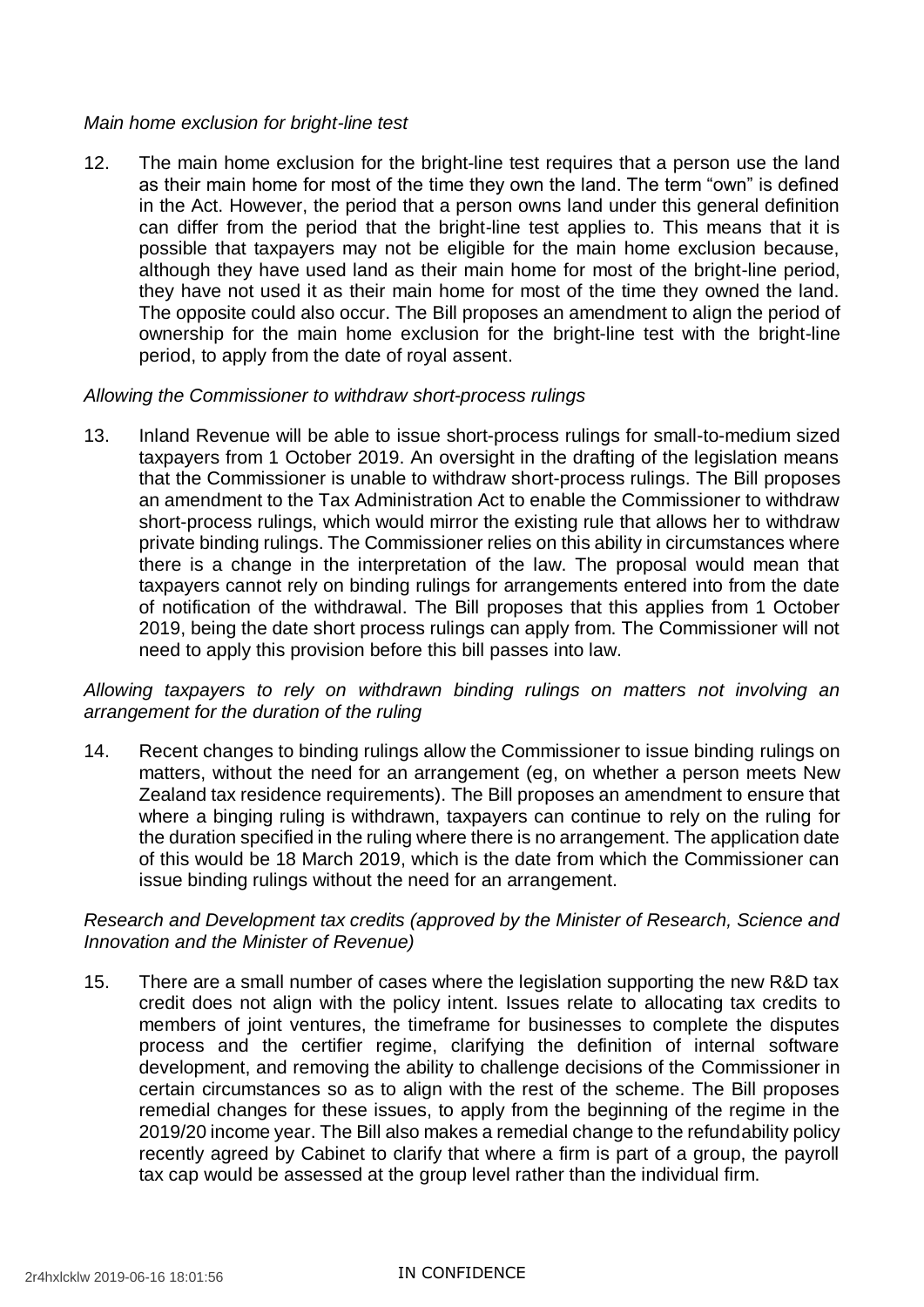# *Allowing IR to correct the PIR rate of PIE investors on the default rate*

16. Currently, investors in PIE funds are expected to elect a tax rate, called a Prescribed Investor Rate (PIR). If they do not notify the PIE fund of a PIR, the top rate will apply by default. Unless the investor has nominated a lower PIR than they should have the tax is final, and the investor will not be able to get a refund for any overpayment. Inland Revenue can correct the rate for an investor who has provided an incorrect PIR but cannot use this power where an investor has been defaulted onto the top rate. The bill proposes an amendment to allow Inland Revenue to correct an investor's PIR if they have been defaulted onto the top rate. This would apply from 1 April 2020.

### *Income attribution rules*

- 17. Income attribution rules apply when an individual earns income from providing their own services through an entity that has one main source of such income. The rules disregard the entity and tax the income directly to the person performing the services to prevent lower tax being paid. The Bill addresses two issues relating to these rules:
	- 17.1. If the entity provides services to a foreign party and pays tax overseas, a foreign tax credit may not be available to the working person, contrary to policy intent. The Bill includes an amendment to the Income Tax Act 2007 to clarify that a foreign tax credit is available to the individual, to prevent double taxation. This amendment would have retrospective application from 1 April 2008 to ensure that the law reflects current practice.
	- 17.2. When the income attribution rules are applied, dividends paid to the working person by the entity are exempt from tax, to prevent double taxation of income that has already been taxed to the working person. However, these dividends are exempt even if paid out of income that has not been attributed under these rules, which could result in some income never being taxed. The Bill contains an amendment so that the dividends are only exempt from tax if they have been taxed under the income attribution rules. This would also apply retrospectively to 1 April 2008, this being the original application date of these rules.

# *Trusts*

- 18. Following an administrative review of the income tax treatment of trusts, a number of technical matters for remedial amendment have been identified. These changes will improve the clarity of the law and better reflect the policy intent. These amendments:
	- 18.1. ensure there is consistency within the trust rules on the treatment of distributions when a trustee elects to pay New Zealand tax on world-wide trustee income;
	- 18.2. clarify the relationship of the residence rules to trustees and their obligations under the Income Tax Act 2007;
	- 18.3. clarify rules relating to the value of a settlement;
	- 18.4. ensure there is internal consistency between the treatment of distributions, beneficiary income, taxable distributions and the ordering rules; and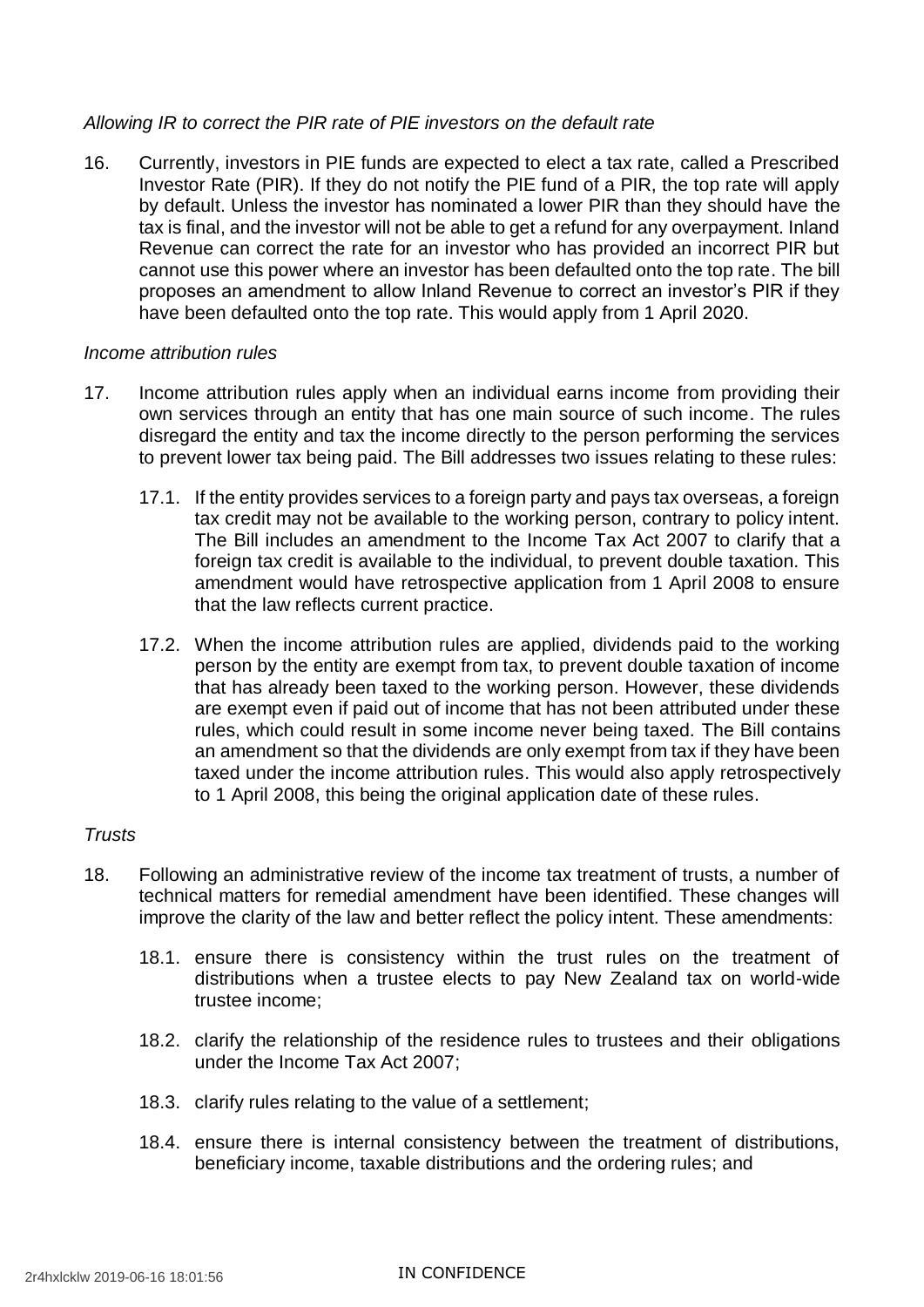18.5. address housekeeping matters such as terminology and notice requirements.

### *Disclosure of information about the misconduct of bookkeepers*

19. An existing permitted disclosure allows Inland Revenue to disclose information about the misconduct of tax agents to their industry bodies. The Bill contains a change to the Tax Administration Act which introduces an additional permitted disclosure to allow Inland Revenue to disclose information about the misconduct of bookkeepers with their industry bodies. The Bill proposes an amendment to allow Inland Revenue to make these disclosures and requires that the same test must be met for both bookkeepers and tax agents before Inland Revenue can disclose information. This would apply from the date of enactment.

#### *Tax treatment of non-resident international aircraft operators*

20. The Income Tax Act allows New Zealand to grant a reciprocal income tax exemption to non-resident international aircraft operators, but the wording of the legislation limits the exemption to outbound aircraft. In practice, the exemption has been granted for both outbound and inbound transport. The Bill proposes an amendment to the Income Tax Act to align the legislation with the policy intent and current operational practice, with retrospective application from 1 April 1984, this being the date that the provisions allowing exemption applied from.

### *Māori authority tax credits*

21. Under the current legislation, Māori authority tax credits are able to be attached retrospectively to any distribution from a Māori authority. The intention and current practice is that they can only be retrospectively attached to non-cash distributions under the transfer pricing rules. The Bill proposes an amendment to the Income Tax Act to align the law with policy intent and departmental practice, with retrospective application from 1 April 2008 as this will validate Inland Revenue's operational practice.

# *Consideration for grant of an easement*

22. Under the current law, there are some cases where consideration for the grant of a permanent easement could be considered income. The policy intent is that consideration for the grant of a non-permanent easement is income and consideration for the grant of a permanent easement is capital. The Bill contains an amendment to ensure that the law fulfils this intent. This will apply retrospectively from 1 April 2015, this being the application date of the original provision.

# *Availability of GST tax credits*

23. Under the current legislation, a GST tax credit becomes available to a taxpayer the day after the GST tax credit arises. This timing is problematic for Inland Revenue's systems. The Bill proposes amendments to allow GST tax credits to be available on the date that the credit arises. This will align the legislation with current practice and will be slightly favourable to the taxpayer. The application date proposed for this change is 1 April 2018 to align the legislation with the date the system changes applied from.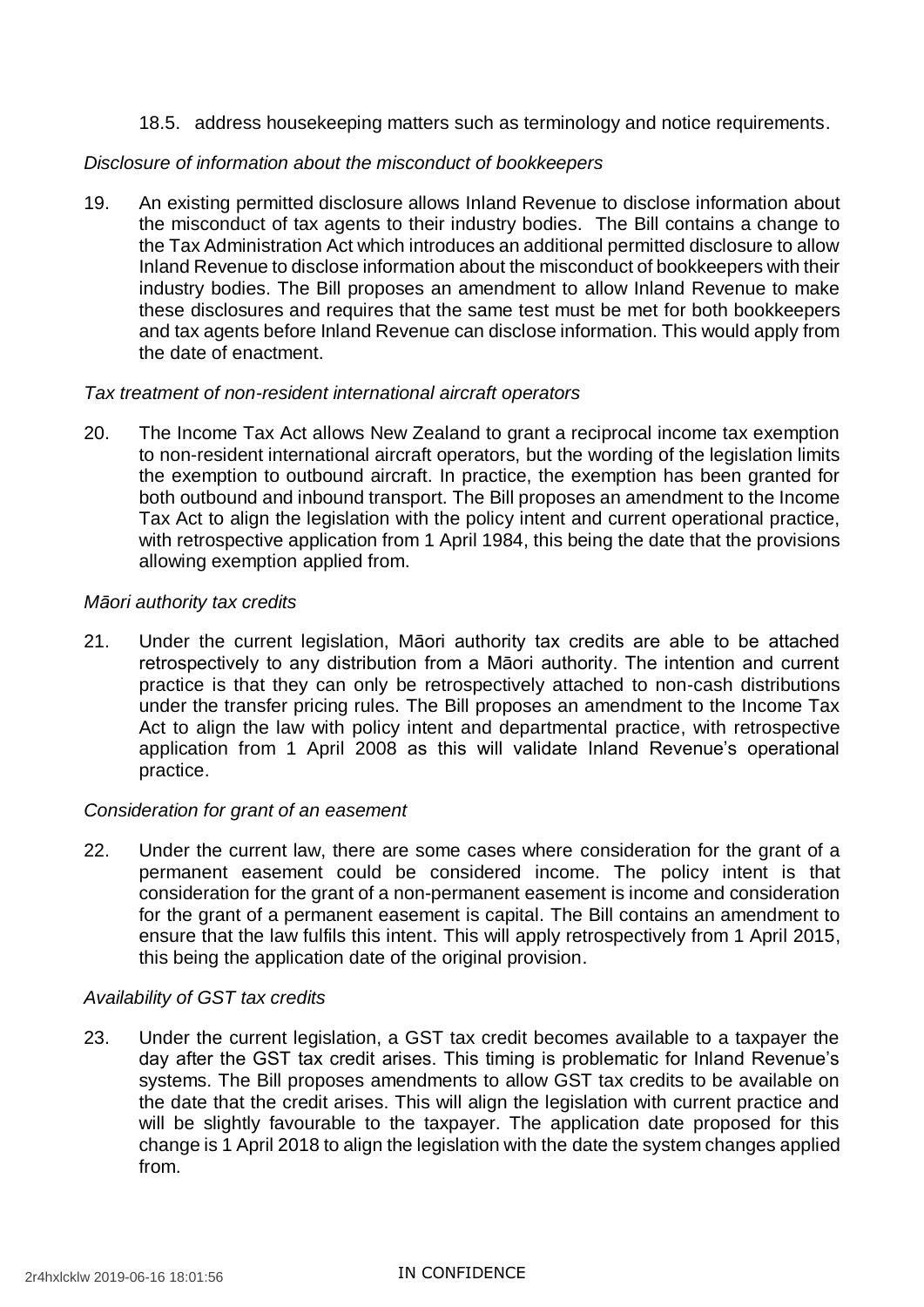## *Inbound Thin Capitalisation de minimis*

24. Under the current law a New Zealand taxpayer does not have to make adjustments for being over the thin capitalisation threshold provided they have less than \$1 million of group finance costs (and have a reduced adjustment if their group finance cost is less than \$2 million). This de minimis was not intended to be available if the New Zealand taxpayer borrowed from a non-resident related party; however, the legislation currently only removes access to the de minimis if the taxpayer has borrowed from an owner who is not a member of the same group. The Bill proposes to align the legislation with the intent for income years starting on or after 1 July 2018, to align with the introduction of the de minimis.

# *Employee Share Schemes*

25. The Bill contains three changes to the Employee Share Schemes (ESS) rules. The application date of these changes is 29 March 2018, the original application date of the ESS reforms.

#### *Definition of market value*

26. Under the current legislation, the 'market value' of listed shares is defined as being the 'middle market quotation'. Obtaining this 'middle market quotation' is difficult in practice. From a policy perspective, there are a range of methods that are sensible approximations of market value. The Bill proposes an amendment to allow companies to use a wider range of methods to value shares for the purposes of the ESS rules.

#### *Takeovers and similar reorganisations under employee share schemes*

- 27. Currently, the exempt ESS rules require shares to be held by a trustee for a 'restricted period' (generally three years) before they can be released to employees. This is to prevent the rules being used to confer a tax-exempt cash benefit to employees. Exempt ESS trust deeds often provide for takeovers and other corporate reorganisations. If a takeover occurs, which can include the shares of minority interests being compulsorily acquired, this could breach the restricted period and mean the scheme fails to meet the statutory criteria, making the shares taxable.
- 28. Providing an exemption to the restricted period in the case of takeovers or other reorganisations that are outside the control of the employee would not significantly undermine the policy intent behind the restricted period. The Bill proposes that takeovers and similar re-organisations and acquisitions do not disturb the exempt status of benefits provided under ESS even if this occurs within the restricted period, provided it is outside the control of the employee.

#### *Flexibility to allow employees to retain their shares if they leave employment*

29. Currently, employees who leave employment within the restricted period in the exempt ESS rules must have their shares bought back for the lesser of cost or market value, except in limited cases. These limited cases include employees retiring, being made redundant or if the employee dies. These employees are able to keep their shares or have them bought back for the lesser of cost or market value.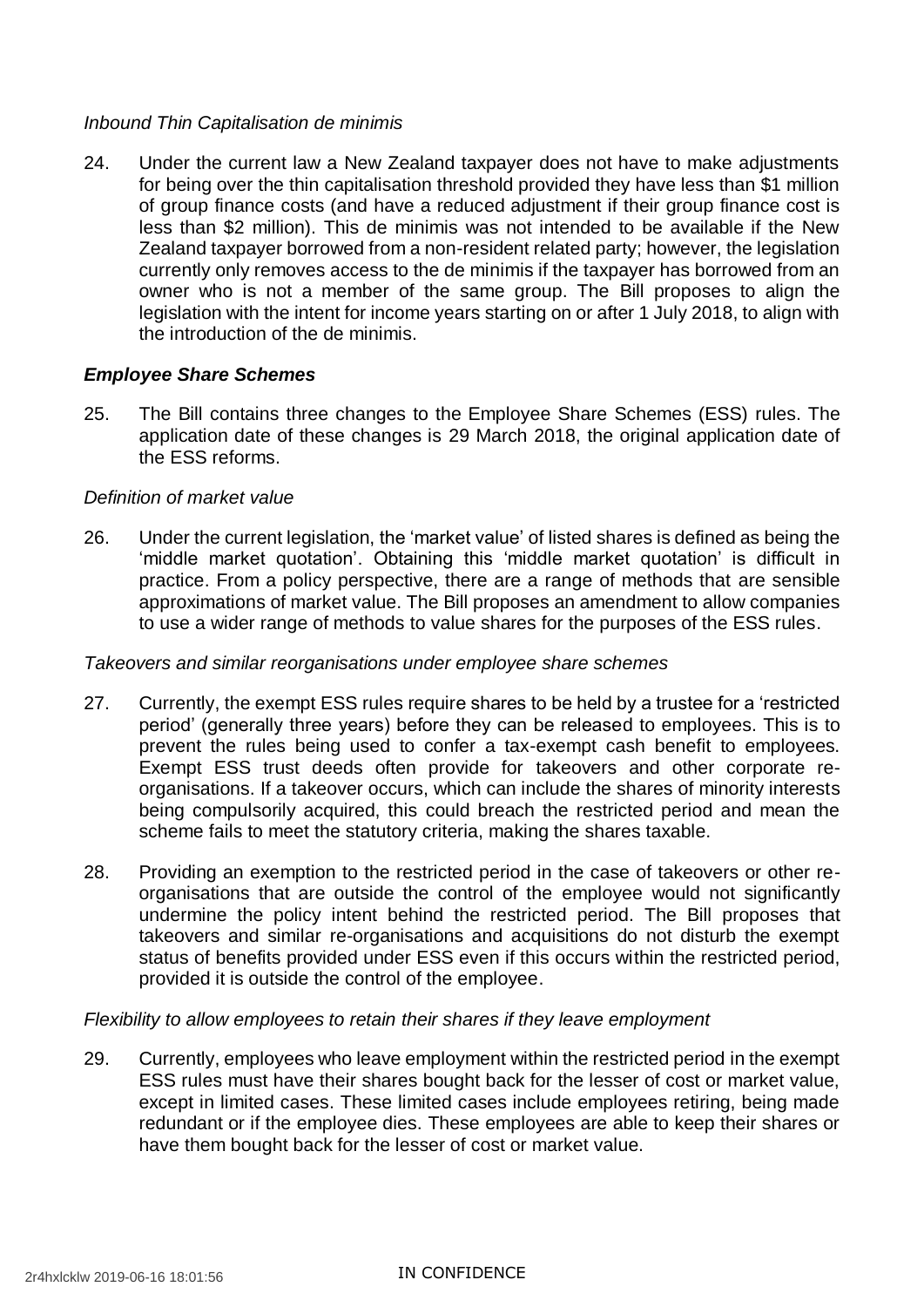- 30. The ESS rules were amended in 2018 to allow trans-Tasman companies to offer Australian exempt schemes to their New Zealand employees. Australian ESS rules requires that all employees leaving employment must be able to keep their shares. Since this conflicts with New Zealand's rules, it is difficult for trans-Tasman companies to offer the same scheme in both countries.
- 31. The Bill proposes that companies have the option to choose whether their trust deed allows either:
	- 31.1. That all employees can keep their shares or have them bought back for the lesser of cost or market value; or
	- 31.2. That the trustee must buy the shares back for the lesser of cost or market value.

# *Provisional tax*

32. The Bill includes a number of remedial amendments to align tax legislation with Inland Revenue's systems. This has arisen following the development and design of release 3 of Inland Revenue's business transformation programme. The changes either have no or a positive impact on taxpayers or are necessary to maintain the integrity of the tax system.

*Removing the ability of taxpayers to make an estimate on their final instalment and receive the interest concessions for the standard uplift method.*

33. This is an integrity measure to ensure that taxpayers cannot take advantage of the design of the system to both reduce their obligations under the provisional tax rules and obtain an interest concession. The Bill proposes that this amendment apply from the 2019-20 income year.

*Clarify the calculation of interest for standard uplift method taxpayers*

34. This amendment aligns the legislation with the policy intent and system design. This change will apply retrospectively from 1 April 2017 to align with the treatment in the system and provide certainty to taxpayers. The amendment is beneficial to taxpayers.

*Clarify the application of late payment penalties applicable from the final instalment date for standard method taxpayers*

35. This corrects an error in the legislation as originally enacted. Inland Revenue's systems have been applying the rule as it was intended to apply, which is beneficial to taxpayers. The Bill recommends this amendment apply from 1 April 2017 to provide certainty to taxpayers.

### *Remove the ability for taxpayers to choose the provisional tax instalment to which a payment is applied*

36. This change will remove the ability for taxpayers to direct a payment to a particular instalment of provisional tax. It will prevent non-compliant taxpayers from reducing their exposure to late payment penalties and gaining an advantage compared to compliant taxpayers. In addition, Inland Revenue's systems have not been configured to allow for such payment directions. The proposed amendment will apply from 1 April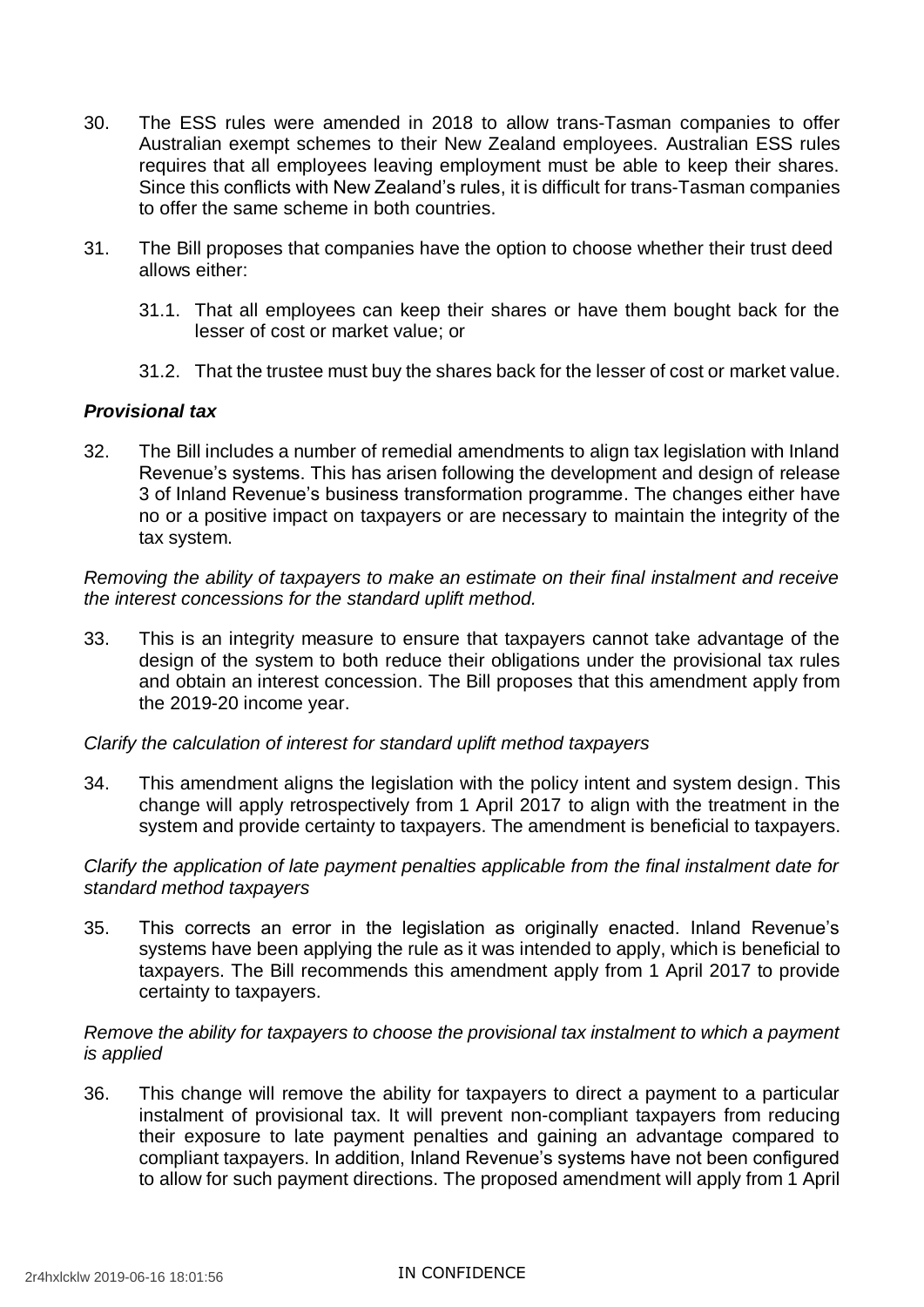2017 to stop taxpayers revisiting prior periods to gain a retrospective advantage. A savings provision will cover the unlikely position where a taxpayer has requested the allocation of a payment.

#### *Clarify the way in which provisional tax is truncated to whole dollars*

37. The Bill proposes an amendment to confirm the current system approach of truncating cents. The application date proposed for this change is 1 April 2017 to provide certainty to taxpayers and ensure no taxpayer is disadvantaged by this technicality.

*Clarify the wording in the interest concession rules to more clearly indicate how the interest rules apply to the final instalment of provisional tax*

38. Some of the wording in the legislation for the current interest concession rules is unclear. This amendment will not have any practical impact on taxpayers. The proposed application date is 1 April 2017 to provide taxpayers with certainty.

*Amend section 139B(6) of the Tax Administration Act 1994 to ensure it correctly covers taxpayers who have a non-standard number of instalments*

39. The provisions that cover the interest concession rules do not allow for taxpayers with more or less than three instalments of provisional tax. The Bill proposes an amendment to ensure that these taxpayers are able to access the interest concession rules. This amendment should apply from the 2019-20 income year, to ensure that no taxpayers are disadvantaged.

#### **Impact analysis**

- 40. Regulatory Impact Assessments were prepared for the policy items in the Bill that required impact assessment. These were submitted at the time that the Cabinet Committee approval for the relevant policy items in the Bill was sought.
- 41. The regulatory impact assessments prepared cover:
	- 41.1. Business Transformation related KiwiSaver refinements.
	- 41.2. Student Loans: Back-year reassessments prior to 2013.
	- 41.3. Extending the refundability of research and development tax credits.
- 42. The regulatory impact requirements do not apply to the remaining items in the Bill. A number of items involve technical "revisions" or consolidations that substantially reenact the current law to improve legislative clarity and understanding (including the fixing of errors, the clarification of the existing legislative intent and the reconciliation of inconsistencies). Other items have no or only minor impacts on businesses, individuals or not-for-profit entities.

# **Compliance**

- 43. The Bill complies with:
	- 43.1. the principles of the Treaty of Waitangi;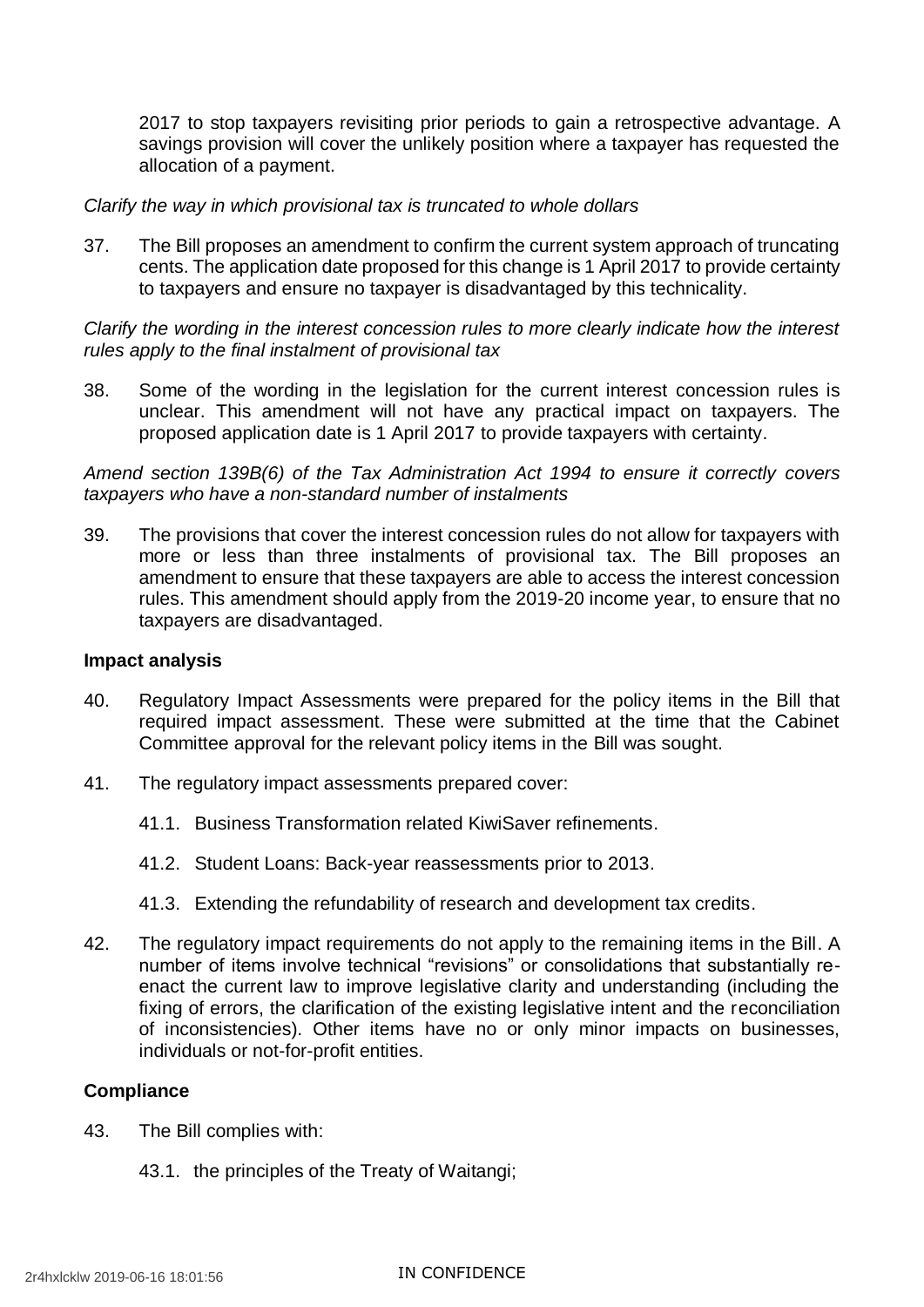- 43.2. the rights and freedoms contained in the New Zealand Bill of Rights Act 1990 and the Human Rights Act 1993;
- 43.3. the disclosure statement requirements (a disclosure statement has been prepared and is attached to this paper);
- 43.4. the principles and guidelines set out in the Privacy Act 1993;
- 43.5. relevant international standards and obligations;
- 43.6. the [Legislation Guidelines](http://www.ldac.org.nz/guidelines/legislation-guidelines-2018-edition/http:/www.ldac.org.nz/guidelines/legislation-guidelines-2018-edition/http:/www.ldac.org.nz/guidelines/legislation-guidelines-2018-edition/) (2018 edition), which are maintained by the Legislation Design and Advisory Committee.

#### **Consultation**

44. The substantive policy initiatives to which this Bill is intended to give effect were subject to public and other consultation in accordance with the Generic Tax Policy Process.

#### *Relevant government departments or other public bodies*

45. The Treasury was consulted in the development of many of the proposals in the Bill. Other government departments and public bodies consulted on relevant aspects of the proposals include the Ministry of Education, the Ministry of Social Development, the Office for Disability Issues, the Ministry of Business, Innovation and Employment. The Financial Markets Authority and Office of the Privacy Commissioner have also been consulted on relevant proposals.

#### *Relevant private sector organisations and public consultation processes*

- 46. KiwiSaver scheme providers have been consulted on the KiwiSaver proposals and are supportive.
- 47. A wide range of organisations have been consulted on the development of the research and development tax credits policy. Officials have discussed the proposals with the Corporate Taxpayers' Group; Chartered Accountants Australia and New Zealand; representatives from PwC, KPMG, Deloitte and EY; approximately 25 representatives from R&D performing businesses in tax loss or with insufficient taxable income to fully utilise non-refundable R&D tax credits; some large established R&D performers; levy bodies; charities; cooperatives; Federation of Maori Authorities; and Māori business representatives. The refundability proposals have been shaped through these discussions.

#### *The government caucus and other parties represented in Parliament*

48. Both Government caucus and coalition and support parties will be consulted on this Bill prior to its proposed introduction.

#### **Binding on the Crown**

49. A number of the Acts being amended by this Bill currently bind the Crown. This Bill does not change this.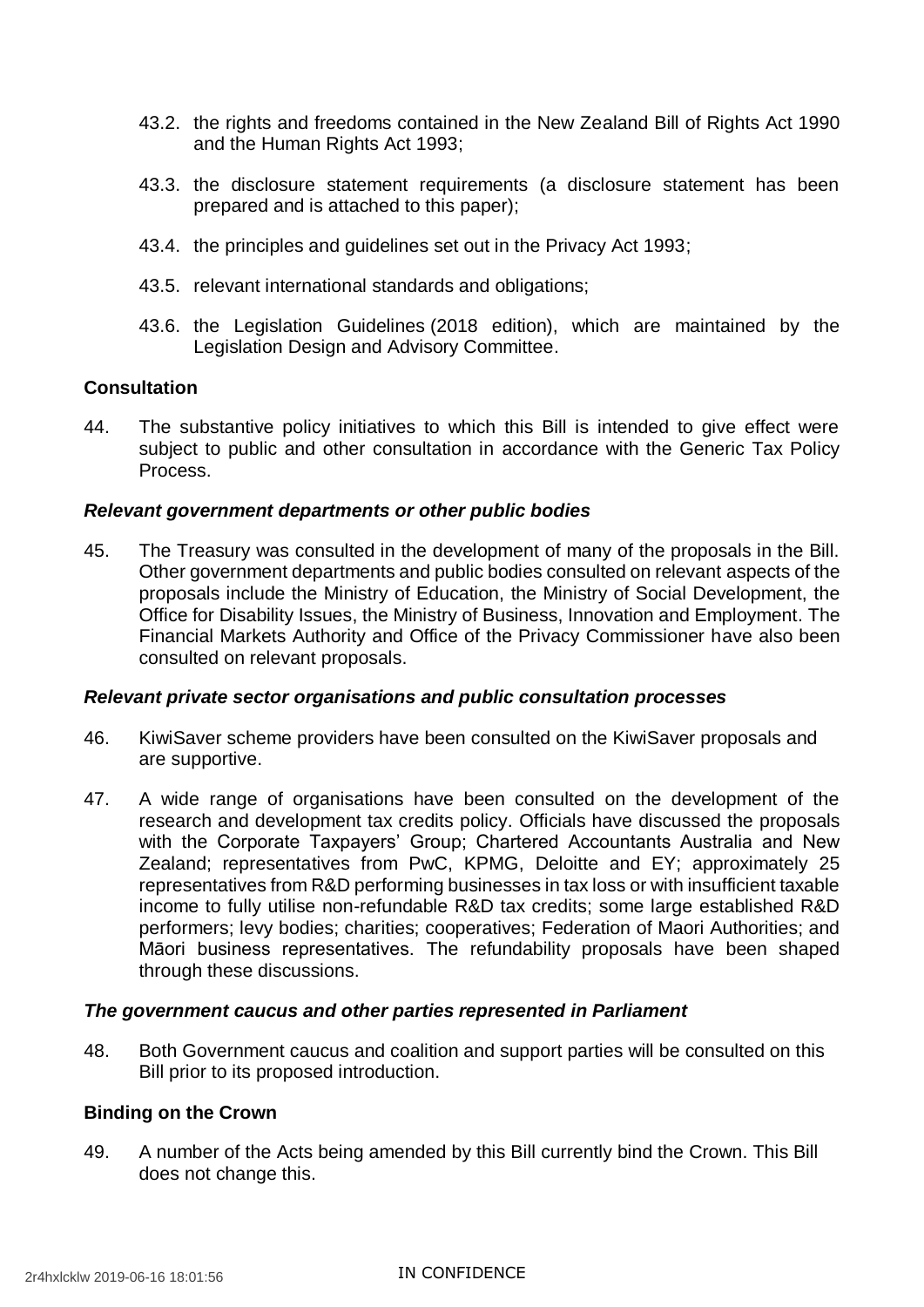## **Allocation of decision making powers**

50. The Bill does not involve the allocation of decision-making powers between the executive, the courts, and tribunals.

#### **Associated regulations**

51. No regulations are required to bring the proposed Bill into operation.

#### **Other instruments**

52. The Bill does not include any provision empowering the making of other instruments that are deemed to be legislative instruments or disallowable instruments (or both).

### **Definition of Minister/department**

53. The Bill does not contain a definition of Minister, department, or chief executive.

### **Commencement of legislation**

54. As an omnibus taxation Bill, each provision of the Bill comes into force on the date specified in the Bill for that particular provision.

#### **Parliamentary stages**

55. The Bill should be introduced on or after 26 June 2019, referred to the Finance and Expenditure Select Committee, and ideally reported back to the house by the end of 2019. Because the Bill contains changes necessary for Inland Revenue's Business Transformation release 4, the Bill should be passed no later than February 2020.

#### **Proactive Release**

56. I propose that this paper, alongside associated policy and Cabinet papers, be proactively released when the Bill is introduced, subject to redactions considered under the provisions of the Official Information Act 1982.

#### **Recommendations**

The Minister of Revenue recommends the Committee:

- 1. **note** that on 20 March 2019, the Cabinet Economic Development Committee agreed that the period a scheme provider has to share information and transfer funds to a new provider when a member transfers schemes be reduced from 35 days to 10 days [DEV-19-MIN-0038.1];
- **2. agree** to recommend that Cabinet rescind the decision referred to in recommendation 1; and instead replace it with agreement that the period a scheme provider has to share member information and transfer funds to a new provider when a member transfers schemes be reduced from 35 days to 10 working days;